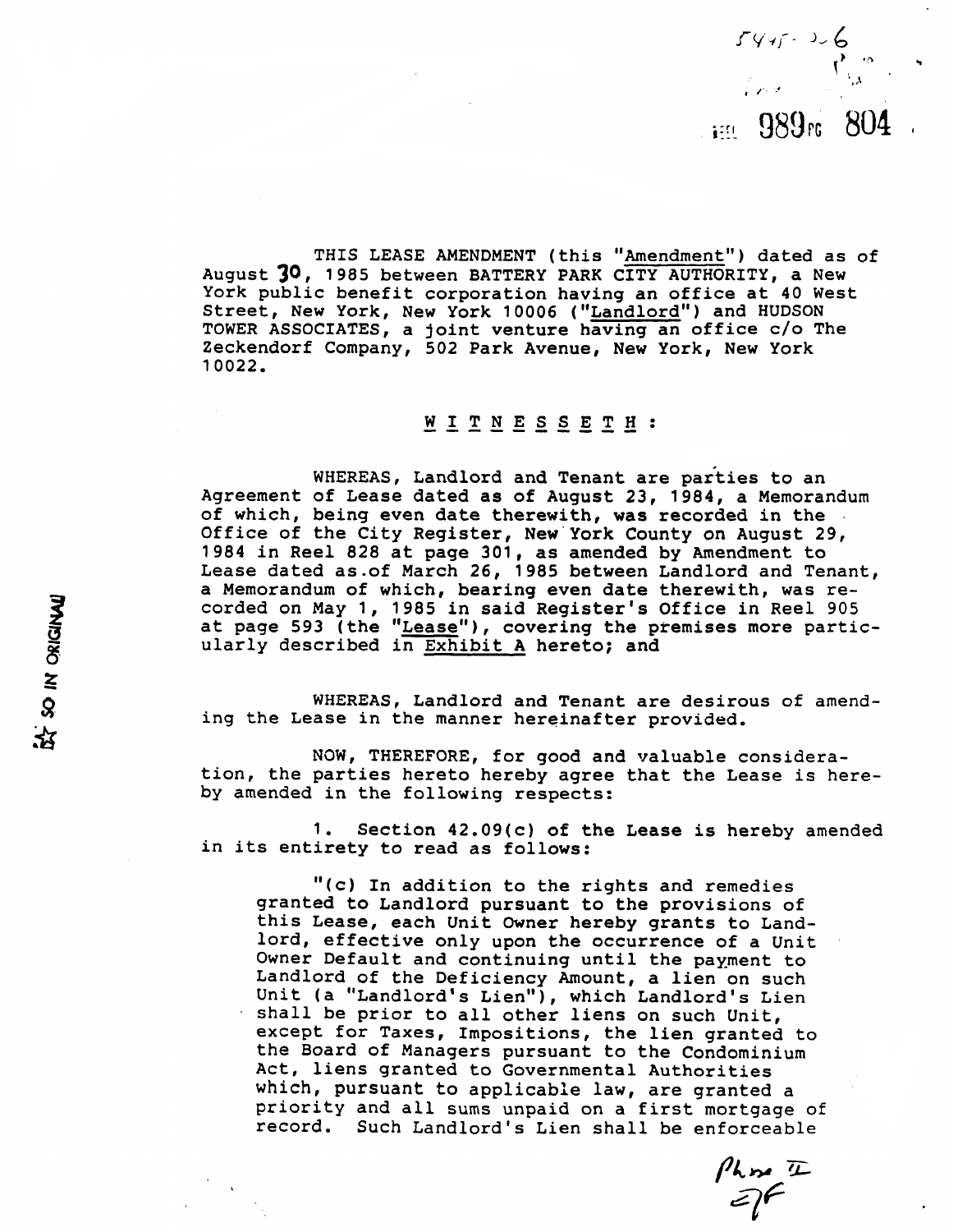## iiii 989rs 805

**by Landlord only if Landlord shall have elected, in accordance with Section 42,09(a), to pursue its rights and remedies against such Defaulting Unit Owner.** "

**2, Except as herein amended, the terms and provi**sions of the Lease, in all other respects, shall remain un**modified and in full force and effect.** 

**IN WITNESS WHEREOF, the parties hereto have executed this Amendment as of the day and year first above written.** 

**BATTERY PARK CITY AUTHORITY** 

By

**HUDSON TOWER ASSOCIATES** 

**By: Hudson Tower Realty Corp., a New York corporation** 

**By** : **Its:'** 

**By: WW Tower Associates, a New York limited partnership** 

**By: G,L.K, Tower Corp., its** 

general partner<br>By: **Event** 5. Also By:<br>Its:

**The undersigned hereby consents to this Lease Amendment.** 

**MANUFACTURERS HANOVER TRUST**  COMPANY  $By:$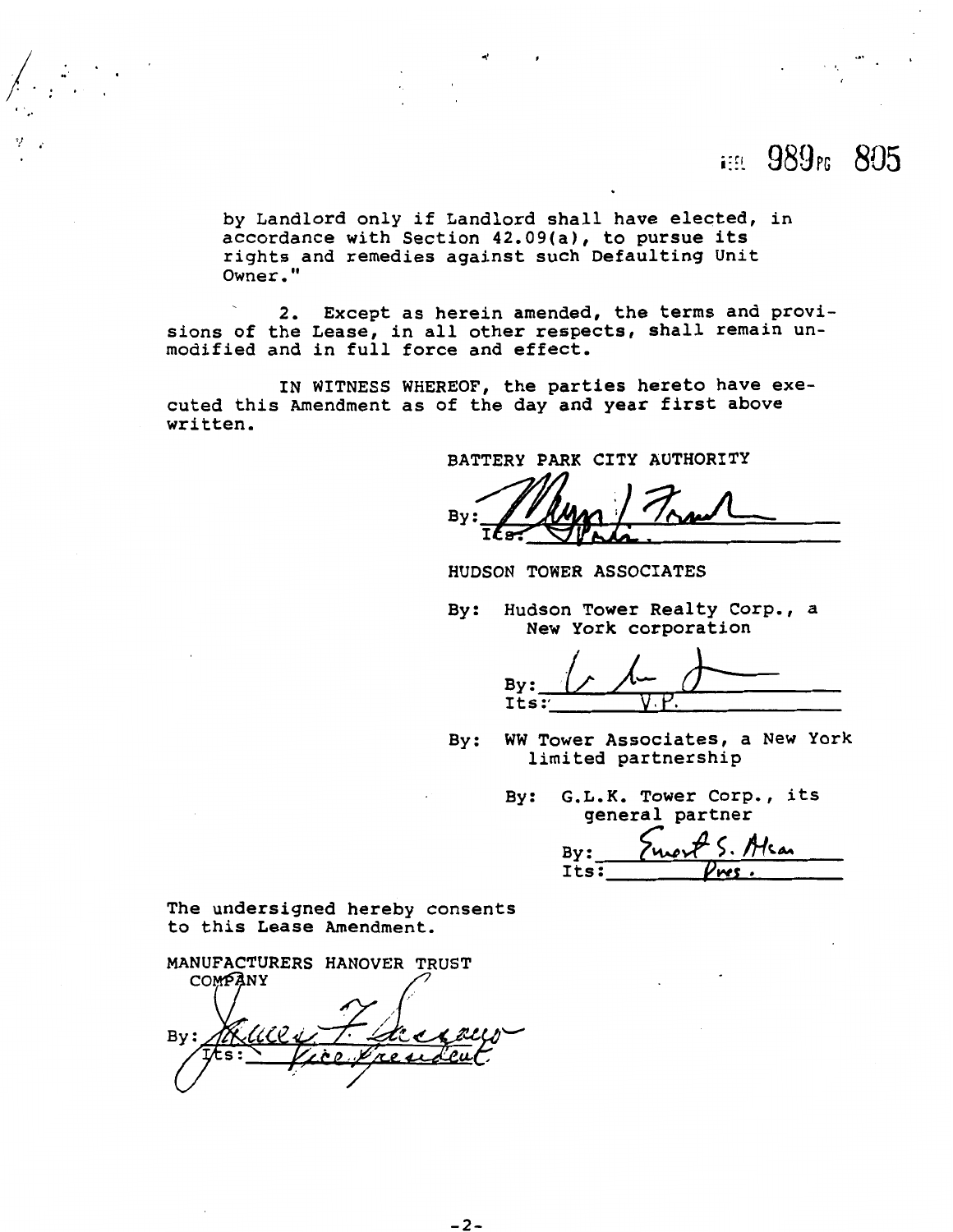### EXHIBIT A

 $\mathcal{L}^{\mathcal{A}}_{\mathcal{A}}(\mathcal{L}^{\mathcal{A}}_{\mathcal{A}}(\mathcal{F}^{\mathcal{A}}_{\mathcal{A}}))$ 

 $\mathbf{r}$ 

**HELL 9897 806** 

ALL that certain plot, piece or parcel of land, situtate, lying and being in the County, City and State of New York described as follows:

BEGINNING at a point on the southerly side of Albany Street distant 133.58 feet South 77 degrees 31 minutes 29 seconds West, as measured along the southerly side of Albany Street, from the corner formed by the intersection of the southerly side of Albany Street with the westerly side of South End Avenue;

RUNNING THENCE South 77 degrees 31 minutes 29 seconds West along the southerly side of Albany Street 237.47 feet:

THENCE along the sides of a park, as shown on a map bearing Acc. No. 30071 and showing a change in the City Map, which map was approved by a resolution adopted by the Board of Estimate on November 13, 1981 (Cal. No. 4) the following two courses and distances:

> 1) South 77 degrees 31 minutes 29 seconds West, 49.91 feet; 2) South 18 degrees 14 minutes 10 seconds East, 100.51 feet;

THENCE North 77 degrees 31 minutes 29 seconds East, 145.29 feet;

THENCE North 12 degrees 28 minutes 31 seconds West, 3 feet;

THENCE North 77 degrees 31 minutes 29 seconds East, 132 feet;

THENCE North 12 degrees 28 minutes 31 seconds West, 97 feet to the point or place of BEGINNING.

TOGETHER with the benefits of and subject to the burdens of an easement of pedestrian and vehicular ingress and egress as set forth, limited and delineated in a Declaration of Easement made by Battery Park City Authority dated as of March 23, 1984 and recorded on March 28, 1984 in Reel 778 Page 44 over the following described parcel:

ALL that certain plot, piece or parcel of land, situate; lying and being in the Borough of Manhattan, County, City and State of New York and more particul arly bounded and described as follows:

BEGINNING at a point in the southerly 1 ine of Albany Street, distant 108.58 feet westerly from the corner formed by the intersection of the westerly line of South End Avenue with the southerly line of Albany Street;

1. Running thence south 12 degrees 28 minutes 31 seconds east, 122.00 feet;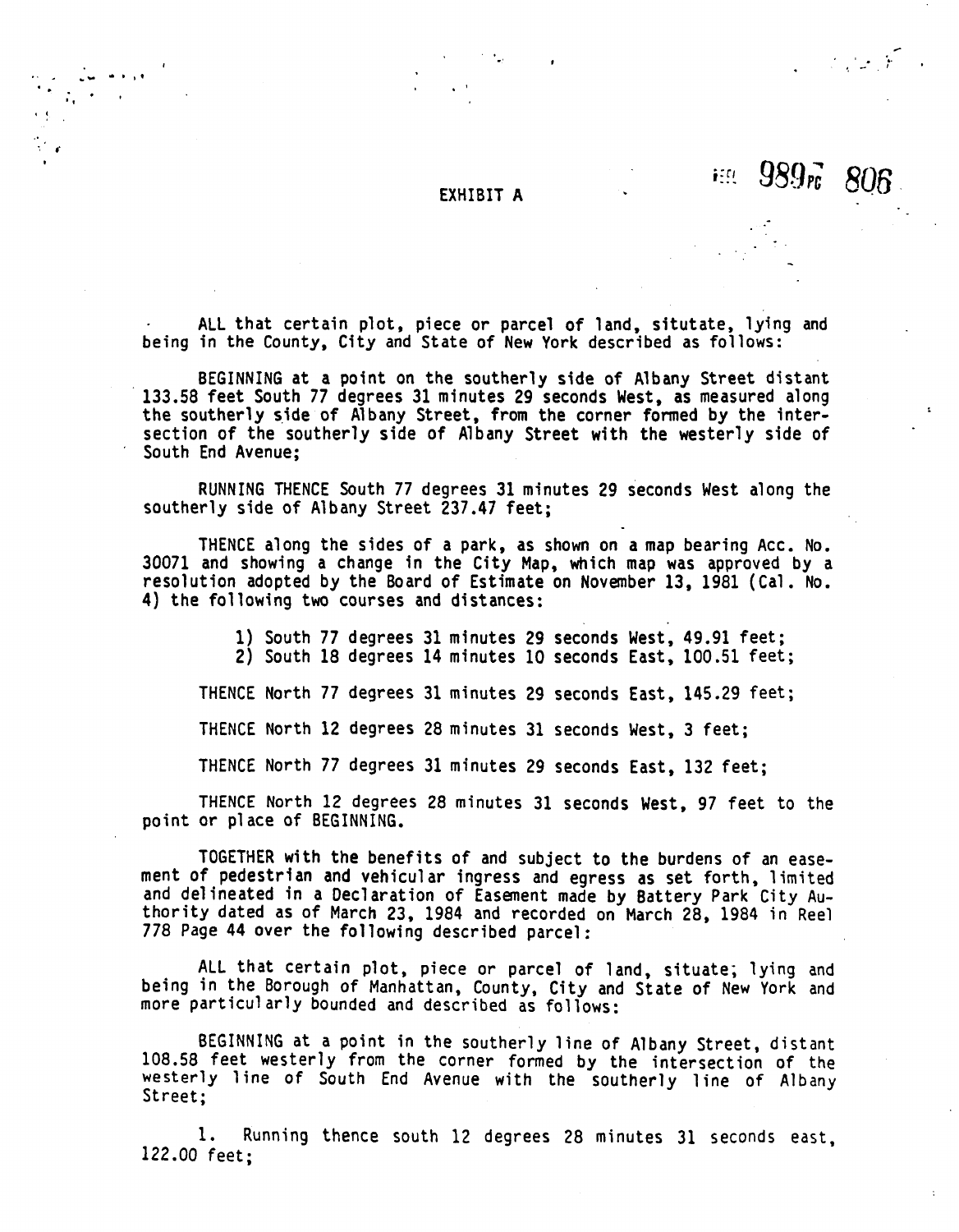### EXHIBIT A (Cont'd)

Thence south 77 degrees 31 minutes 29 seconds west, 182.00 feet;  $2.$ 

**FER 989FG 807** 

3. Thence north 12 degrees 28 minutes 31 seconds west, 122.00 feet to the southerly line of Albany Street;

4. Thence north 77 degrees 31 minutes 29 seconds east along the southerly line of Albany Street, 25.00 feet;  $\sim 100$ **Company Street** 

5. Thence south 12 degrees 28 minutes 31 seconds east, 97.00 feet;

Thence north 77 degrees 31 minutes 29 seconds east, 132.00 feet; 6.

7. Thence north 12 degrees 28 minutes 31 seconds west, 97.00 feet to the southerly line of Albany Street:

Thence north 77 degrees 31 minutes 29 seconds east along the 8. southerly line of Albany Street, 25.00 feet to the point or place of BE-GINNING.

Bearings are in the same system used in the Borough Survey, Borough President's Office, Borough of Manhattan.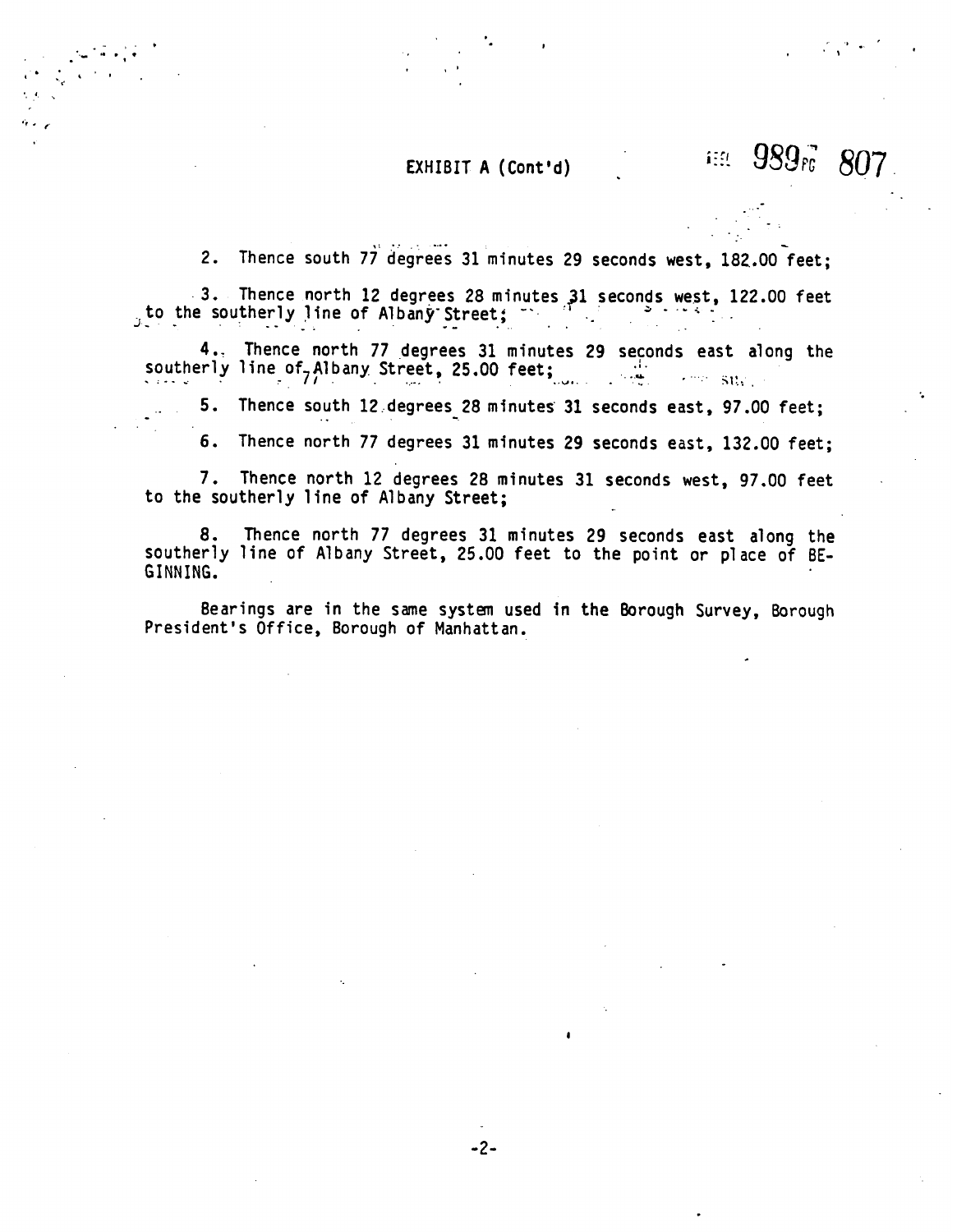# 班 989元 808

STATE OF NEW YORK ) : SS.:<br>) COUNTY OF NEW YORK )

on this 23 rh gay of fightentical 1985, before me<br>personally came high p. Quicale, to me known, who being by 1985, before me me duly sworn, did depose and say that he resides at<br>324  $\omega$ ,  $\omega$  st Ht.,  $n \neq n \neq n \infty$  . that he is that he is the IJ AUTHORITY, the public benefit corporation described in and which executed - he knows the sea.<br>
ixed to said-instruction<br>
affixed by order<br>
nd that he signed<br>  $\frac{1}{2}$ <br>  $\frac{1}{2}$ <br>  $\frac{1}{2}$ <br>
NOREARY FULL State of Ne<br>
NOREARY FULL State of Ne<br>
No. 01513 4292932 the foregoing instrument; that he knows the seal of said.  $corporation:$  that-the - seal-affixed to-said-instrument-is-such corporate sale; that it was so affixed by order of the members of said corporation; and that he signed his name thereto by like order.

-<br>-<br>J

*NOGERY***<sub>R</sub> RHD1 i.g**<br>**NOTARY PULLIC, State of Nove York <br>
<b>Mo. 01213 4000032** NOTARY POLLIC, State of New<br>
No. 01313 **42920232**<br> **Cualified in Kings County Commission Expires March 30, 1990** 

STATE OF NEW YORK ) : ss.: COUNTY OF NEW YORK

On this  $37 - 10$  day of  $5577 + 357$ , 1985, before me personally cameW/414 m W/e ZECKENDoc<sub>7</sub> to me known, who being by me duly sworn, did depose and say that he resides at<br> *Not* West  $7q^{7}$ Sr,  $N \vee C$ .<br>
; that he is the

**VOF WEST 79<sup>74</sup> ST.**  $W \vee C$ .<br> **VICE** PRESIDENT Of HUDSON TOWER REALTY CORP., the corporation described in and which executed the foregoing instrument and which executed the same as Joint Venturer of HUDSON TOWER ASSOCIATES, a New York joint venture; and that he signed his name thereto by order of the board of directors of said corporation.

Notary Public

**.j~+?..r€ sOcttER Notary Public.** Stale of New **York !<a. 31--l0@31?3 Qualitied in New York County<br>Commission Expires March 30, 1986**